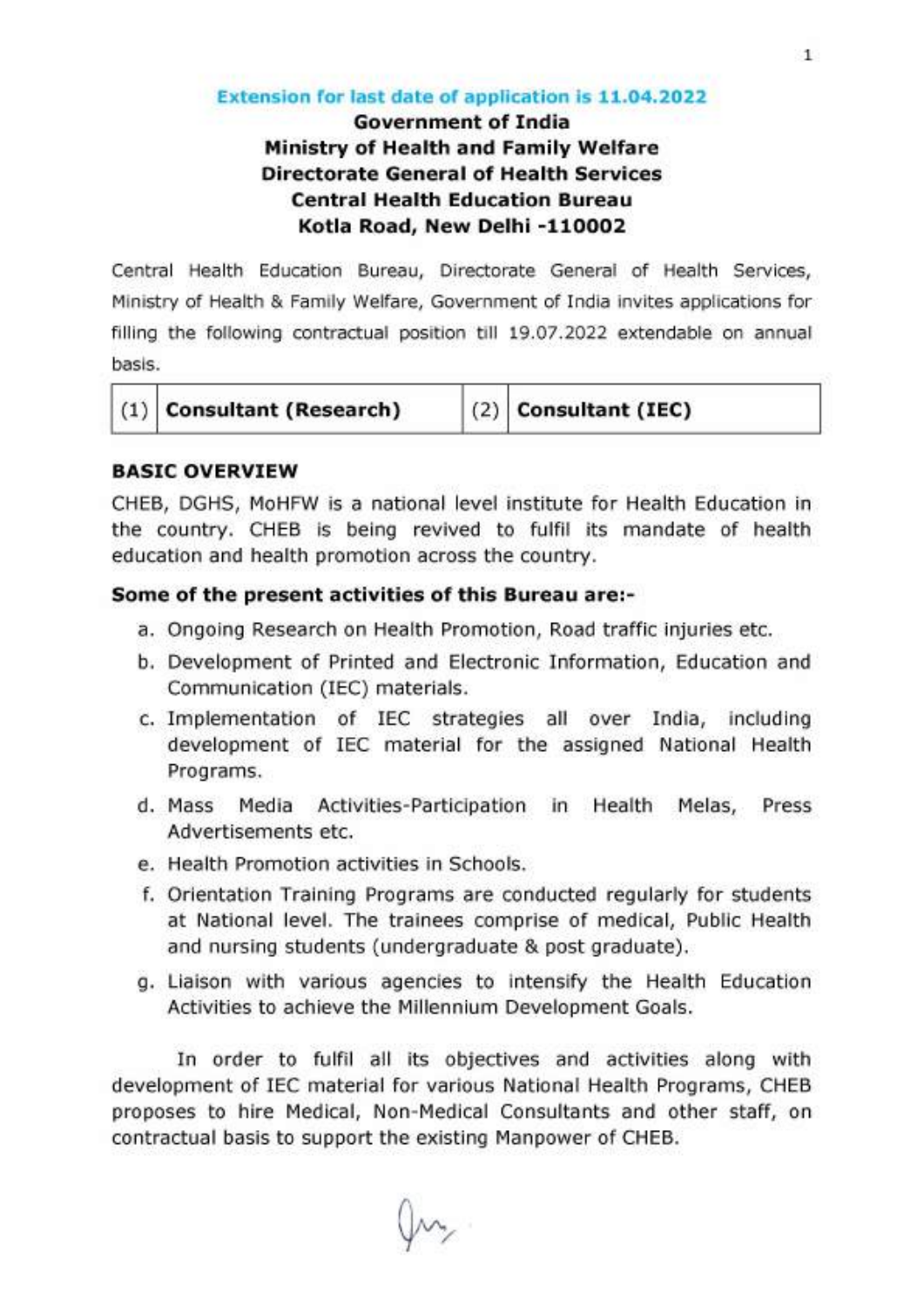#### TENTATIVE CALENDAR OF EVENTS.

| S.no           | <b>Milestones</b>                   | Date<br>(DD-MM-YYYY)                       |
|----------------|-------------------------------------|--------------------------------------------|
| 1              | Start of application submission     | 15.03.2022                                 |
| 2              | Last date of submitting application | 11.04.2022                                 |
| $\overline{3}$ | Date & time interview               | To be intimated later                      |
| 4              | Date of declaration of result       | To be intimated later                      |
| 5.             | To apply the post                   | visit www.cheb.nic.in &<br>www.dqhs.gov.in |

### VENUE & DEADLINE FOR SUBMISSION OF APPLICATION

Application form, completed in all respects as specified in this document must be submitted at CHEB, Kotla Road, Opposite Mata Sundri College, New Delhi 110002 or as pdf at chebhiring@gmail.com w.e.f. 15 .03 .2022 to 11 .04 .2022 .

### The Consultants to be hired at CHEB are:

- 1. Consultant (Research)
- 2. Consultant (IEC)

Essential & Desired Qualifications, Experience, Job Responsibilities and Salary for various required manpower is given below:-

# Consultant (Research) - No. of posts - 1:

# **Qualification**

### Essential:

• Master's degree in Public Health / Economics / Statistics / Sociology / Psychology / Anthropology from recognized University.

### Desired:

- Ph.D from recognized University in the above mentioned fields.
- Published research papers.

### Experience:

- Experience in conducting research in the above mentioned fields.
- Well conversant with quantitative, qualitative and mixed methods research methodology.
- Experience in research report writing.

 $M_{\gamma}$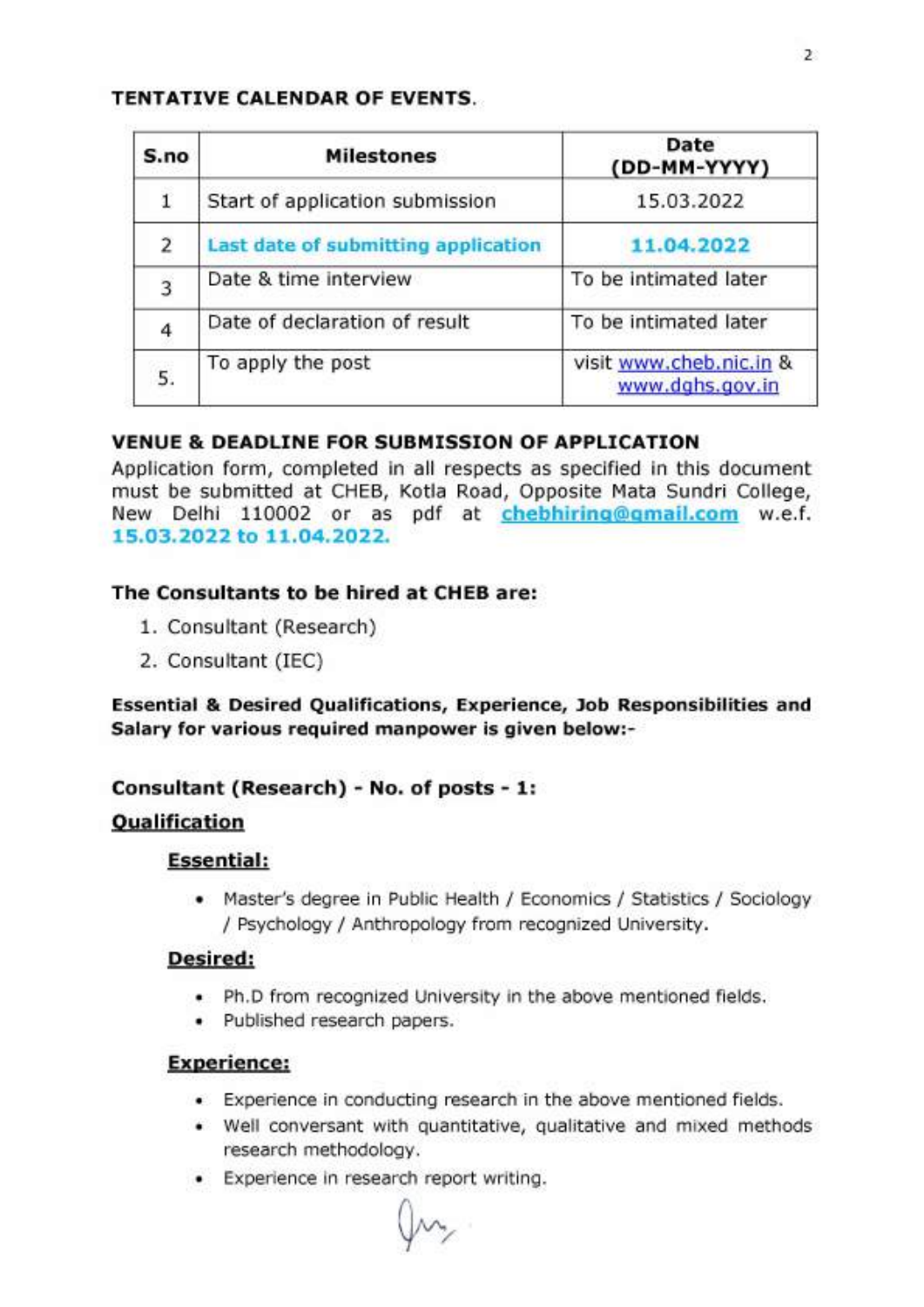#### Desired:

- Experience in conducting health research.
- Experience in drafting research proposals.
- Experience of atleast 01 year in related research fields (RA / JRF positions)

The remuneration may vary, from 80,000 to 120,000/- depending upon number of year experience.

Job Responsibilities:-

- Plan & Design Research Strategies & Plan of Action for the study.
- Able to develop questionnaires and research protocols.
- Find, collect & verify data by studying reports, using online sources, taking phone surveys, and using a variety of other data-collection methods.
- Co-ordinate with different agencies for on-ground data collection
- Interpret and analyze data, mining it for relevant information
- Write research reports highlighting and summarizing essential information found through their data analysis.

#### Consultant (IEC) - No. of posts - 1:

Essential & desired qualifications/ Experience:

- Post Graduation Degree in communication, journalism/ communication design, public relations.
- Minimum 4 years of professional work experience at state or national levels in advocacy, information and communication related to social development, preferably in the field of Health.
- Good analytical skills (including writing skills), good communications and inter-personal skills and the ability to work under pressure, both independently and as part of a team.
- Sound coordination skills and knowledge of IT-based platforms on knowledge sharing as well as experience in holding consultations will be an added advantage. Fluency in English and Hindi.

The remuneration may vary, from 80,000 to 120,000/- depending upon number of years of experience.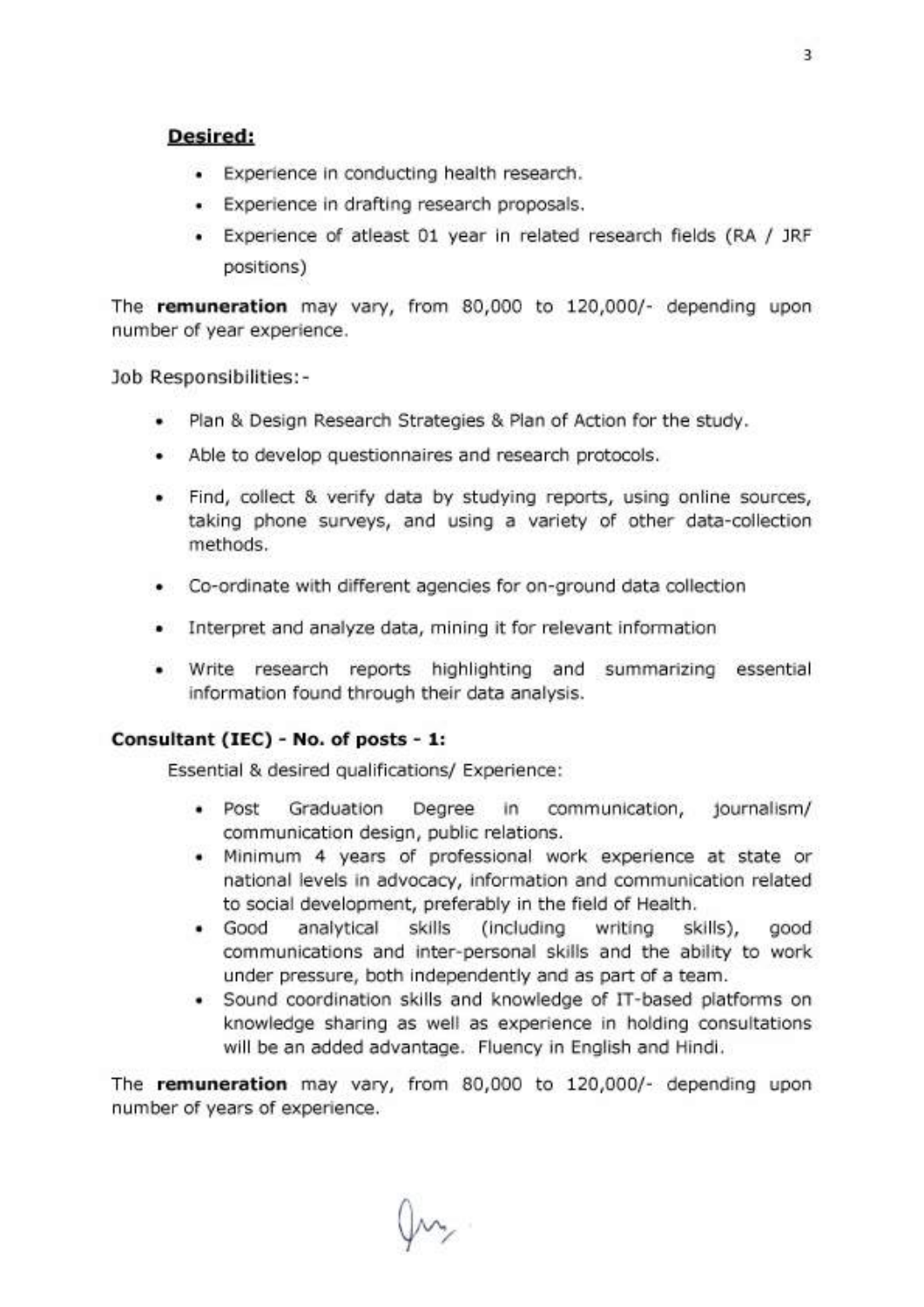Job Responsibilities:-

- Develop a communication and advocacy strategy to meet the needs of the programme.
- Compile and collate existing health promotion/ IEC resources and develop a resource hub for IEC.
- Develop innovative social media/ technology based IEC for wider dissemination of messages.
- Review of existing BCC/IEC strategies, plans, messages, tools and materials and institutional arrangements at national/ state/ district levels.
- Support states and other stakeholders in the capacity building for health promotion. Interact closely with the programme and develop innovative ideas for health promotion in different settings.
- Launch and sustain communication campaigns on different health days.
- Monitor and evaluate communication campaigns.
- Develop a social media strategy around the various themes.
- Generation of web content and regular updates around the Project achievements. Support for improving digital footprint of the Ministry focusing on achievement

Note: Besides job responsibilities mentioned for each contractual position, any other duty may also be assigned due to exigencies of project requirement.

#### Terms & Conditions for hiring:

- 1. Timing and sequence of events mentioned is at sole discretion of Central Health Education Bureau.
- 2. Canvassing in any manner is not allowed.
- 3. By submitting the application, each applicant shall be deemed to acknowledge that he/she has carefully read all Terms & Conditions, job responsibility etc.
- 4. The applicants are required to submit all required documents in support of the qualification/selection criteria specified. The normal office timings are 9.30 AM to 6.00 PM in CHEB office complex. However, for the duties as per job profile, these consultants may be called on in weekends/ holidays and may also be asked to sit late beyond normal office hours. They may also be deputed to local units/offices concerning various activities of project.

JM,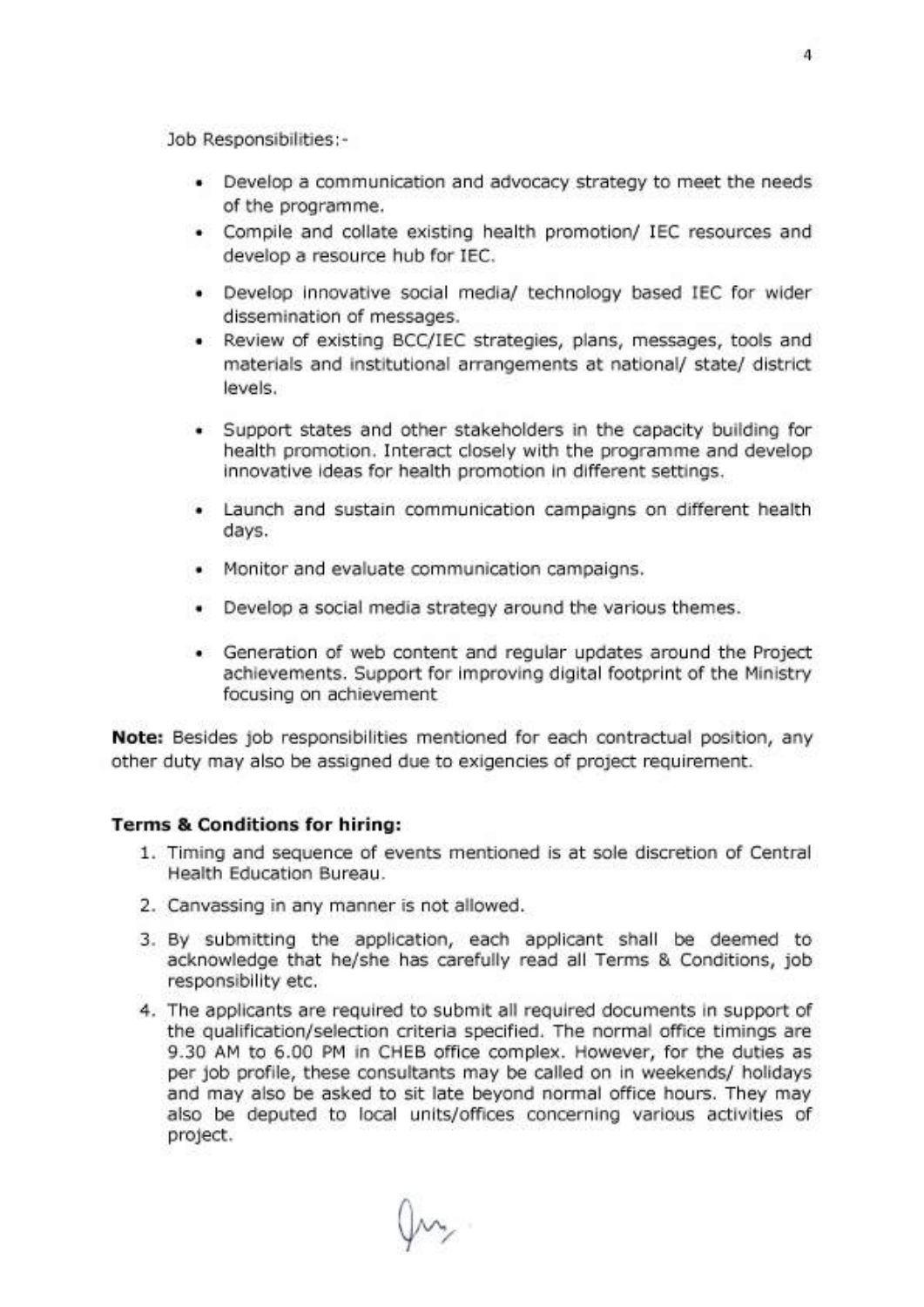- 5. Eligible candidates may apply on format given with detailed curriculum vitae along with self attested copies of certificates of the essential qualification and experience to "The Director", CHEB, Kotla Road, Opposite Mata Sundri College, New Delhi 110002 or as pdf at [chebhiring@gmail.com](mailto:chebhiring@gmail.com) w.e.f. 15.03.2022 to 11.04.2022. Application received incomplete or after due date will not be entertained.
- 6. Only shortlisted candidates will be intimated and called for interview.
- 7. Central Health Education Bureau reserves the right to reject any or all applications without assigning any reason.
- 8. It is reiterated that these are purely contractual positions only and no other benefit except monthly consolidated remuneration is admissible.
- 9. The Govt shall not be liable for any regularization of the contractual services.
- 10. Director, CHEB reserves the right to terminate this contract work at any point of time without assigning any reason.
- 11. The application should be submitted in the envelope, super scribed hiring of consultants "with the Name of the post" clearly labelled / the pdf file should be labelled accordingly.
- 12. Applicants must provide details of experience as per the format provided. The work/service mentioned here should match with the quoted work/service by the applicant in order to satisfy the qualification requirements. Enclose the mandatory supporting documents.

#### Eligibility Criteria

Age Limit -maximum 63, Should not have attained the age of 63 years

#### Criteria for remuneration

The criteria for remuneration are as below:

| Post qualification Experience in Health Sector<br>preferably | <b>Remuneration per</b><br>month in $\bar{\tau}$ . |
|--------------------------------------------------------------|----------------------------------------------------|
| up to 6 years                                                | 80,000/-                                           |
| 6 to 9 years                                                 | 90,000/-                                           |
| 9 to 12 years                                                | $1,00,000/-$                                       |
| 12 to 15 years                                               | $1,10,000/-$                                       |
| Above 15 years                                               | $1,20,000/-$                                       |

#### Modality for Hiring

The consultants will be hired through Interview after wide publicity.

5

Jm,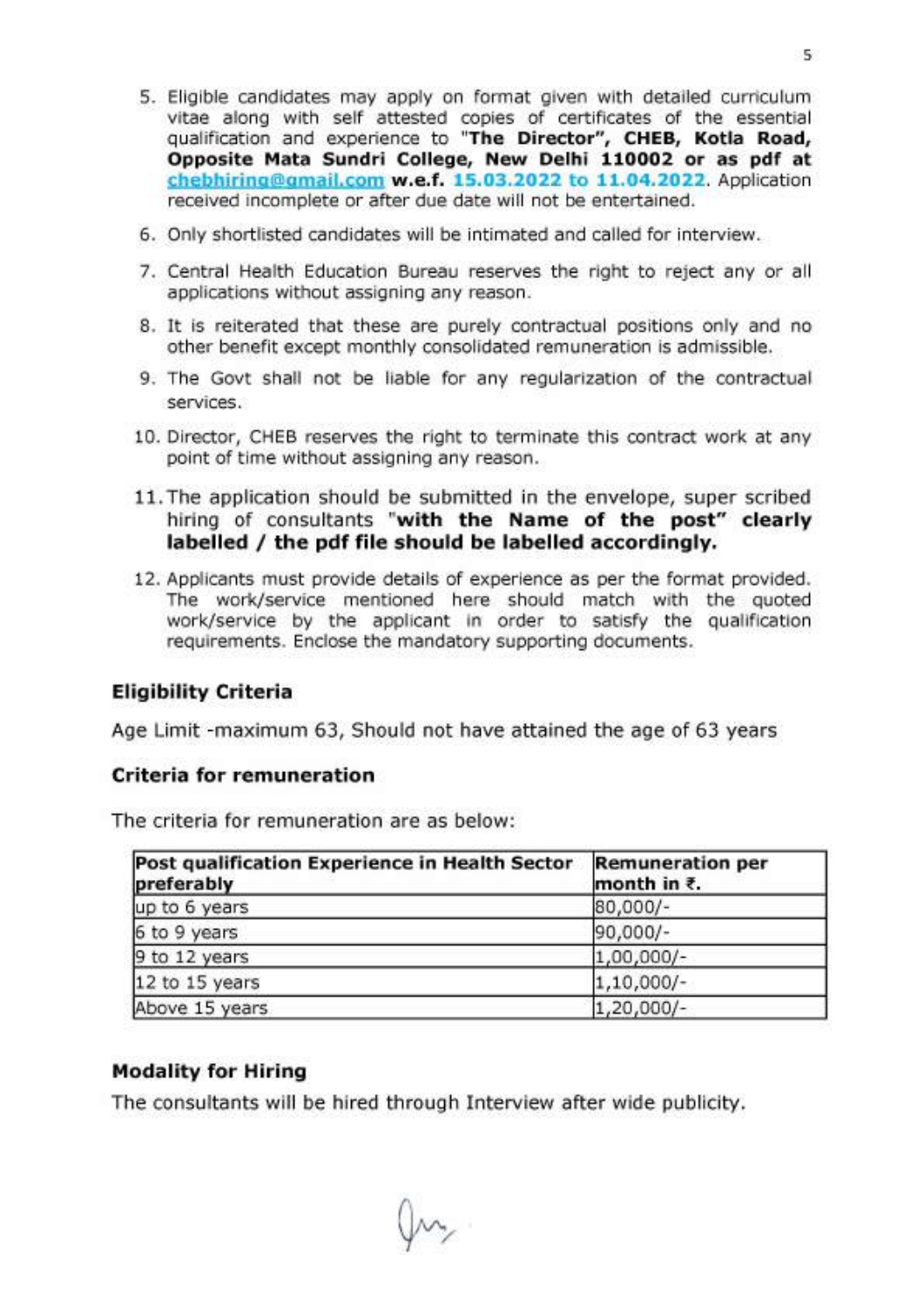### **Terms & Conditions**

#### 1. Period of engagement

The engagement shall be initially till 19.07.2022 which may be extended yearly / curtailed depending upon the performance of the Consultant or functional requirement of CHEB with the approval of the Competent Authority for a maximum period of 4 years. The extension will be on 5% increased remuneration per annum.

#### 2. Selection Procedure

The application received in response to advertisement / publicity will be shortlisted on the basis of experience and qualification of applicants. The shortlisted candidates will be called for the interview. Consultants will be selected by interview of the shortlisted candidates. CHEB reserves the right to reject any application without mentioning any reason.

#### 3. Remuneration

As stated in each of the TORs. Apart from consolidated monthly remuneration, no perquisites such as HRA, TA/DA, residential accommodation etc. will be provided.

#### 4. Scope of Duties

During the period of such engagement, the Consultants would be required to perform the duties assigned to them. They will report to Director CHEB/Designated Officers depending upon the task assigned.

#### 5. Leave

The Consultant would not be entitled to any kind of regular leave. However, they would be entitled for leave of 24 days in a calendar year, to be calculated on pro-rata basis. In special circumstances, the consultant could be called for services on holidays or beyond normal working hours for which no extra remuneration will be paid. However, for attending office on Saturday's /Sundays/ Other Gazetted holidays they may be given compensatory off.

#### 6. TA/DA

No TA/DA is admissible for joining the assignment or on its completion.

#### 7. Office time and working hours

Engagement of Consultants would be on full time basis. Working hours shall be from 9.30 AM to 6.00 PM during working days including half an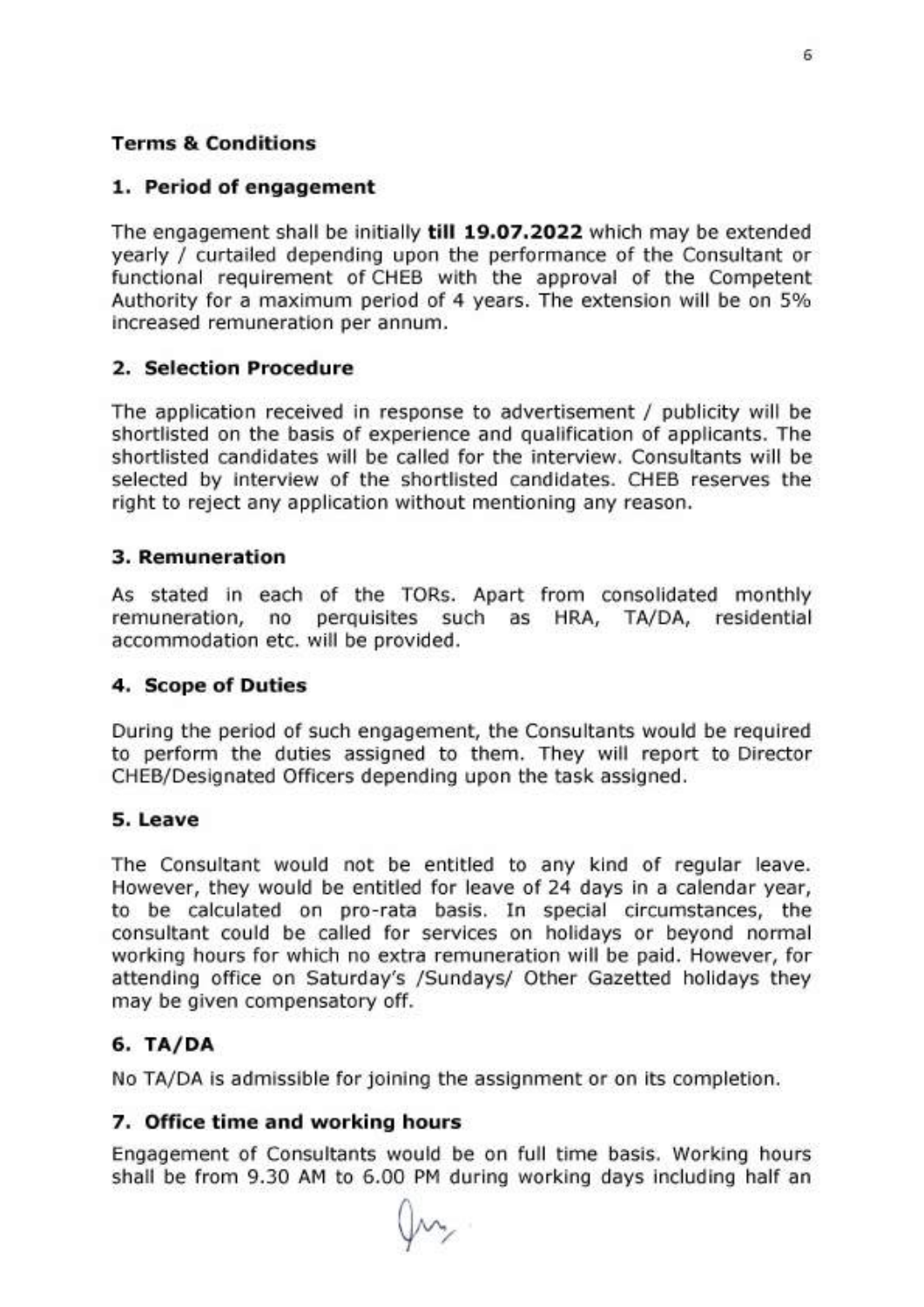hour lunch break in between. They will not be allowed to take any other assignment during the period of contractual engagement. The Consultants may be called on Saturday/Sunday/ other Gazetted holidays, if required.

### 8. Tax deduction at Source

The Income Tax or any other tax liable to be deducted, as per the prevailing rules will be deducted at source before effecting the payment for which the office will issue TDS certificate.

### 9. Confidentiality of data and documents

No one shall utilize or publish or disclose or part with, to a third party, any part of the data or statistics or proceedings or information collected for the purpose of this assignment or during the course of the assignment for the office, without the express written consent of the office. The Consultant shall be bound to hand over the entire set of records of assignment to the office before the expiry of the contract, and before the final payment is released by the office.

### 10. Conflict of interest

The Consultant appointed by this office, shall in no case represent or give opinion or advice to others in any matter which is adverse to the interest of this office. No Consultant would be permitted to take up any other assignment during the period of Consultancy.

#### 11. Termination of contract

The engagement may be terminated at any time by the office without assigning any reasons by giving a notice of 07 days. In case, a Consultant desires to leave the assignment, he/she is to give 07 day's notice which can be curtailed/extended depending upon the workload. In the event any Consultant is found unfit on any account or if he/she is found guilty of any Insubordination / misconduct, his/her services can be terminated immediately without any notice.

12. CHEB shall not be responsible for any loss, accident, damage; injury suffered by the Consultant whatsoever arising in or out of the execution of his work including travel.

JM,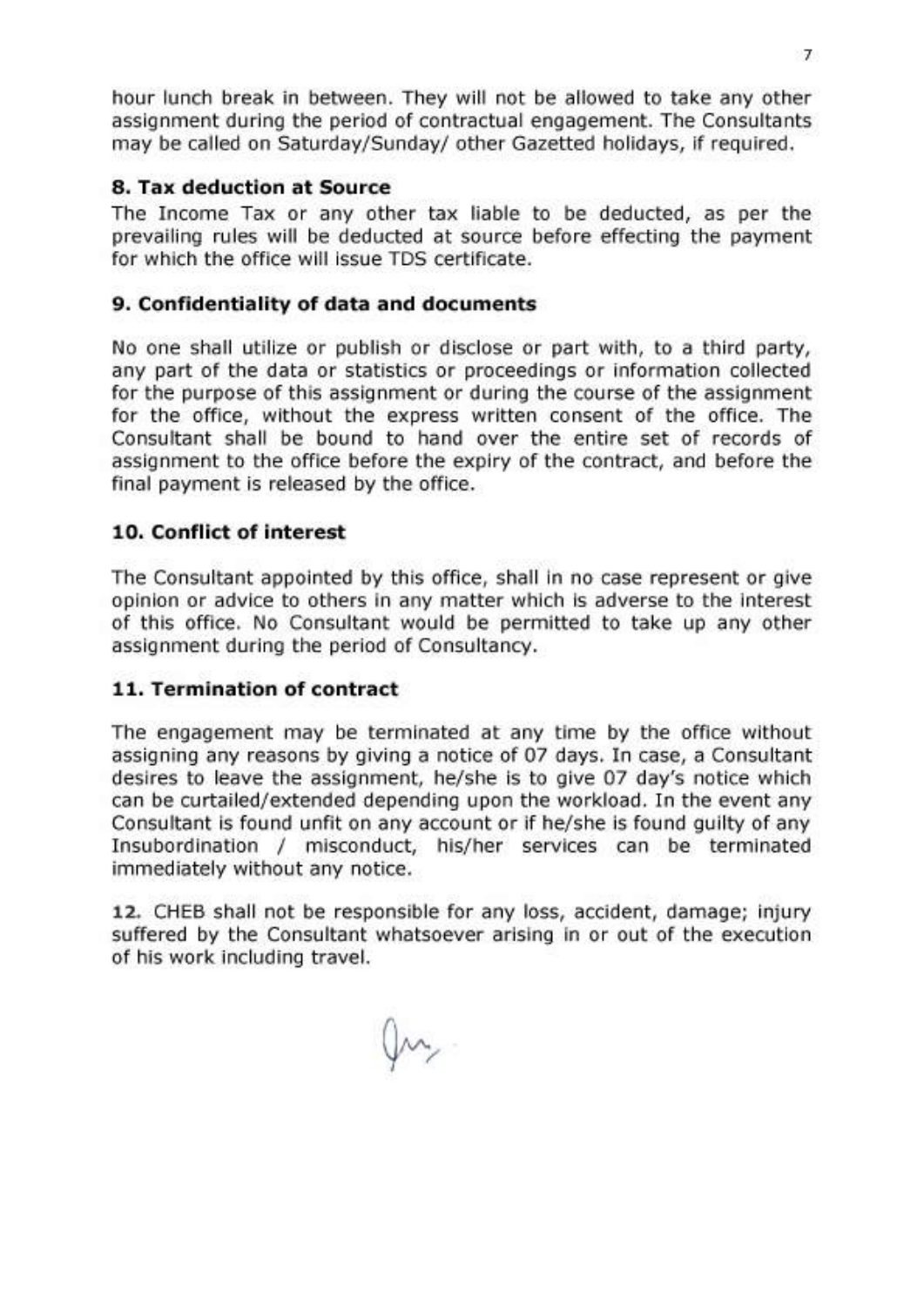#### Central Health Education Bureau Kotla Road, New Delhi-110002

#### Application Form

Affix Photograph

| Post applied for      |
|-----------------------|
| Name of the Applicant |

3. Father's Name

4. Mother's Name

5. Date of Birth

6. Gender: M/F

7. Identification Mark -

8. Educational Qualifications:-

| S.No. | Academic /    | Name of Institution | Board /    | Course Duration / | Division/ |
|-------|---------------|---------------------|------------|-------------------|-----------|
|       | Professional  |                     | University | Year of passing   | Grade/    |
|       | qualification |                     |            | out               | % of      |
|       |               |                     |            |                   | marks     |
|       |               |                     |            |                   |           |
|       |               |                     |            |                   |           |
|       |               |                     |            |                   |           |
|       |               |                     |            |                   |           |
|       |               |                     |            |                   |           |
|       |               |                     |            |                   |           |
|       |               |                     |            |                   |           |
|       |               |                     |            |                   |           |
|       |               |                     |            |                   |           |
|       |               |                     |            |                   |           |
|       |               |                     |            |                   |           |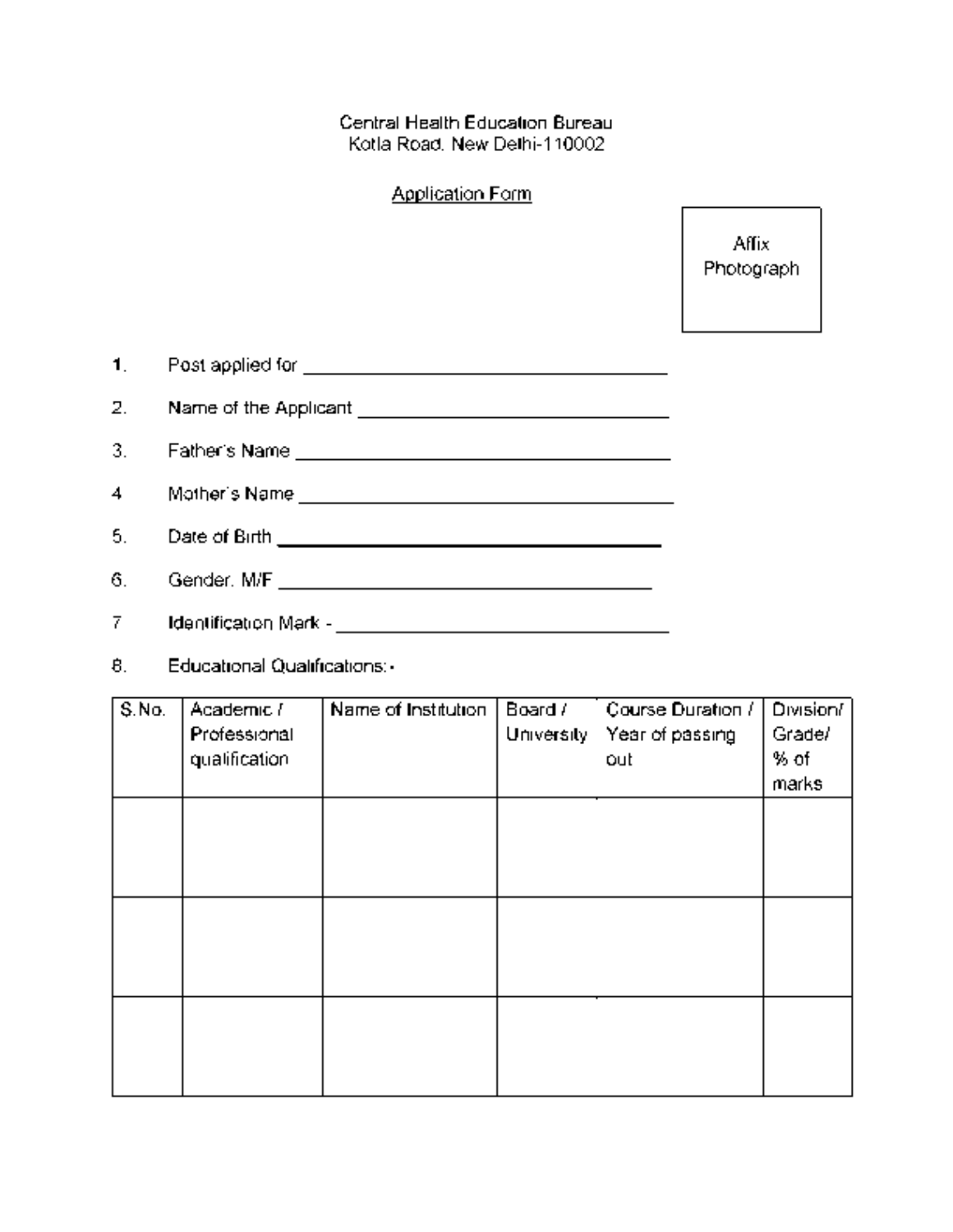#### 9. Experience:

| S.No. | Designation | Name of<br>Institution /<br>Employer | From - To | $\mid$ Field of<br>Experience <sup>1</sup> | Salary<br>Drawn |
|-------|-------------|--------------------------------------|-----------|--------------------------------------------|-----------------|
|       |             |                                      |           |                                            |                 |
|       |             |                                      |           |                                            |                 |
|       |             |                                      |           |                                            |                 |
|       |             |                                      |           |                                            |                 |

# 10. Training/Short course attended:

# 11 .Award and/or Outstanding Achievements:

12. Publications in last 3 years (If Applicable).